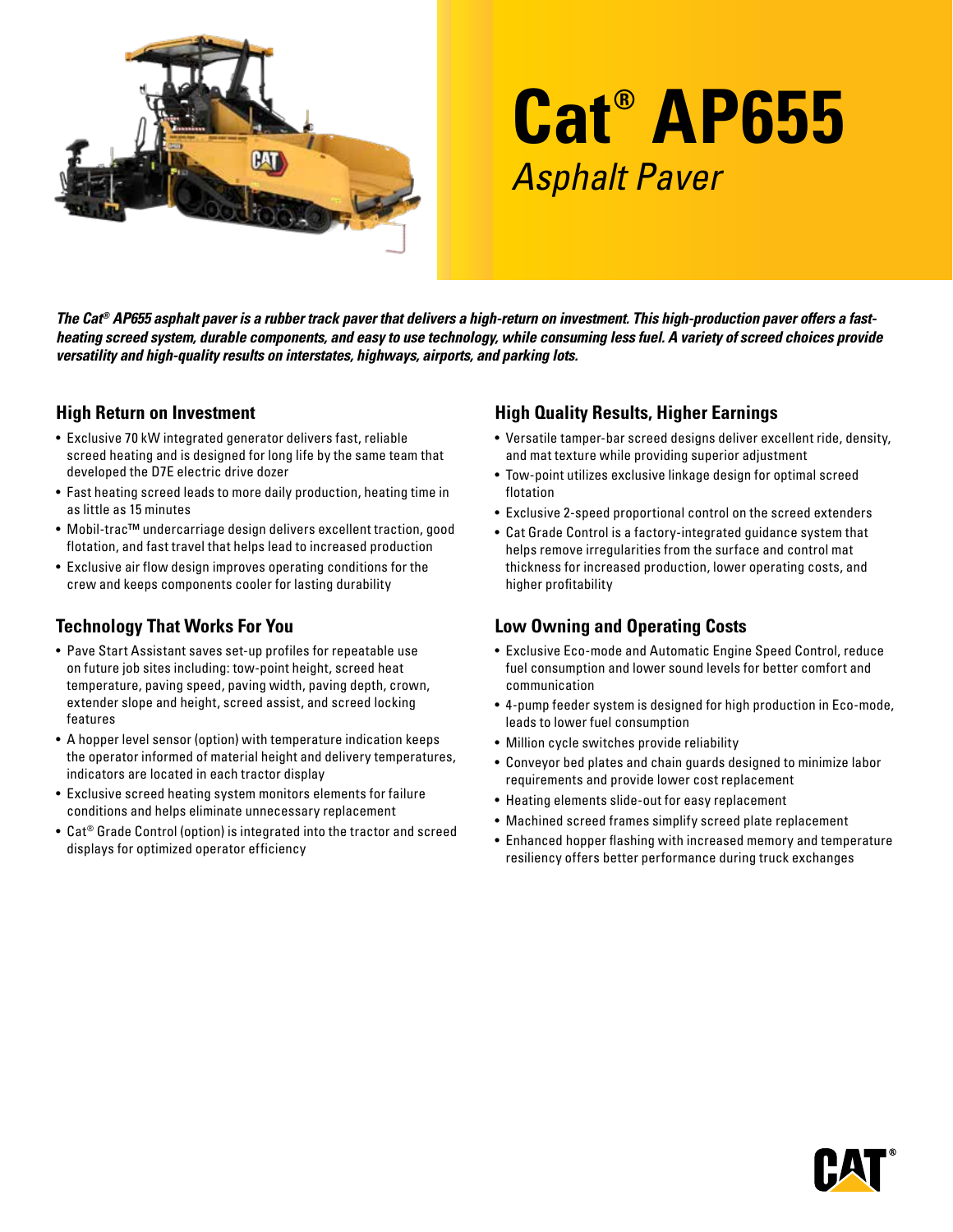#### **More Comfort**

- Ventilation system draws fumes from the auger chamber and redirects them away from the operator for a more comfortable working environment
- Dual operating station provide back-up capability and complete control from either side of the machine, each station can swing-out beyond the frame for good all-around visibility
- Heated seat option, pneumatic suspension, multiple adjustments, and tilting consoles provide day-long comfort
- Eco-mode provides low sound levels that supports clear communication with the crew
- High visibility 76 mm (3") seat belt helps with crew safety compliance
- USB port simplifies software updates
- Cup holders offer convenience

## **Easy Viewing Displays, Simple Operation**

- Touch-screen displays with adjustable brightness control enable operators to fine-tune performance in various lighting conditions
- Touch-screen access simplifies activation of the generator and auxiliary power, while also providing easy adjustments to screed plate heating temperatures, tamper and vibratory speeds, Cat Grade Control (option), and stored operator preferences
- Operating displays can be tailored to specific language requirements with multiple options available

### **Cat Electronics**

• Cat Electronic Control Modules (ECM) and ET compatibility simplifies diagnostics and trouble-shooting procedures

#### **Product Link™ Elite**

- Make timely, fact-based decisions to maximize efficiency, improve productivity, and lower owning and operating costs
- Easily track location, machine hours, fuel usage, and idle time
- Diagnostic codes are made available through online web applications

#### **Service and Repair Kits**

- Paver and screed service and repair kits includes the parts necessary to complete specific repairs
- Cat genuine parts are manufactured to precise specifications and designed for optimal performance and maximum uptime
- Repair kits are identified by a single part number to make ordering easy
- Select kits are available to be packaged as a kit by the dealer for overthe-counter purchases or through the dealer service shop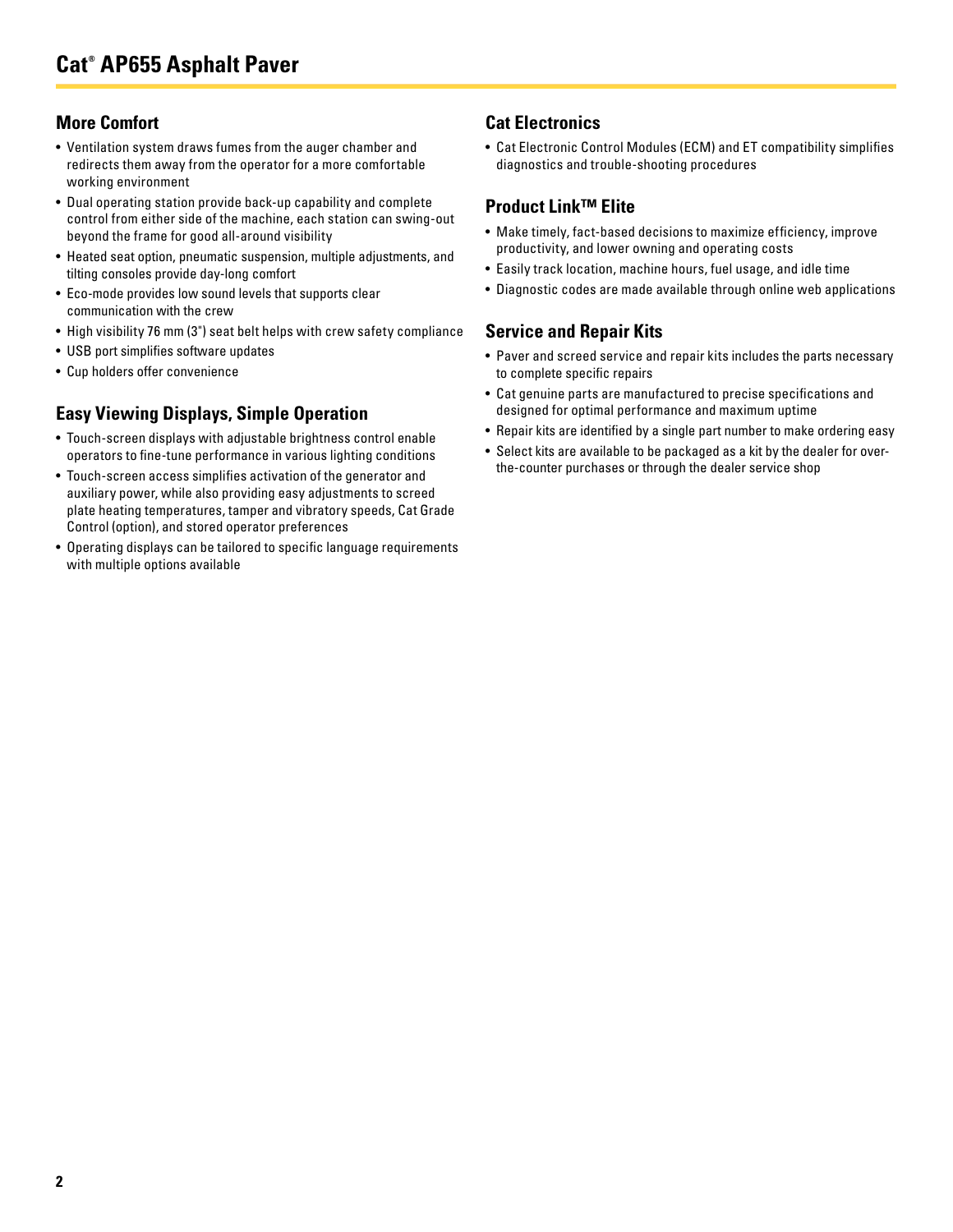## **Standard and Optional Equipment**

Standard and optional equipment may vary. Consult your Cat dealer for details.

|                                                    | <b>Standard Optional</b> |   |
|----------------------------------------------------|--------------------------|---|
| <b>OPERATING ENVIRONMENT</b>                       |                          |   |
| Air-ride seat                                      |                          |   |
| Canopy - hard top                                  |                          |   |
| <b>Deceleration pedal</b>                          |                          |   |
| <b>Dual operating stations</b>                     | ✓                        |   |
| <b>Friction steering</b>                           |                          |   |
| <b>Heated seats</b>                                |                          |   |
| Side shields                                       |                          |   |
| Steering guide                                     |                          |   |
| Tow-point indicator                                |                          | ✓ |
| Umbrella - tractor/screed                          |                          |   |
| Ventilation system                                 |                          |   |
| Visor-LCD screen                                   |                          |   |
| Windshield - requires hard top canopy              |                          |   |
| <b>TECHNOLOGY</b>                                  |                          |   |
| Cat Grade Control                                  |                          |   |
| Hopper level and material temperature              |                          |   |
| indication                                         |                          |   |
| <b>Pave Start Assistant</b>                        |                          |   |
| Product Link™ Elite 631 (satellite)                |                          |   |
| Product Link Elite 641 (cellular)                  |                          |   |
| <b>POWERTRAIN</b>                                  |                          |   |
| Automatic engine speed control                     | ✓                        |   |
| Ballast-front weights                              |                          |   |
| Cat C4.4 - four-cylinder (EU Stage V, China NR4)   |                          |   |
| Cat C7.1 - six-cylinder (EU Stage IIIB equivalent) |                          |   |
| Cooling fan - variable speed                       |                          |   |
| Eco-mode                                           |                          |   |
| Hydraulic oil - extended life                      |                          |   |
| Mobil-trac™ belt - smooth belt                     |                          |   |
| Mobil-trac belt – tread bar belt                   |                          |   |
| <b>ELECTRICAL SYSTEM</b>                           |                          |   |
| 1000 CCA batteries (2)                             |                          |   |
| 100 amp alternator                                 |                          |   |
| 12-volt power receptacle                           |                          |   |
| 24-volt charging system                            | ✓                        |   |
| Automotive-type fuse system                        |                          |   |
| Auxiliary power panel - 6.6 kW                     |                          |   |
| Cat Electronic Technician (Cat ET)                 | ✓                        |   |
| Generator-70 kW                                    | ✓                        |   |
| Machine security - wire ready                      |                          |   |
| Remote jump-start receptacle                       |                          |   |

|                                                                      | <b>Standard Optional</b> |   |
|----------------------------------------------------------------------|--------------------------|---|
| <b>MATERIAL DELIVERY</b>                                             |                          |   |
| Auger extensions                                                     |                          |   |
| Leveling devices                                                     |                          |   |
| Mainframe extensions - manual                                        |                          |   |
| Mainframe extensions - power                                         |                          |   |
| Material feed sensors - contact                                      |                          |   |
| Material feed sensors - sonic                                        |                          | ✓ |
| Power folding front hopper apron                                     |                          |   |
| Push-roller - adjustable                                             |                          |   |
| Wash-down pump and reel                                              |                          | ✓ |
| Washdown tank                                                        |                          |   |
| Wide-width paving packages                                           |                          |   |
| <b>SERVICE AND MAINTENANCE</b>                                       |                          |   |
| Extended-life coolant to -35° C (-37° F)                             | ✓                        |   |
| Engine coolant heater (C4.4 engine)                                  |                          |   |
| Remote access drains and lubrication points                          |                          |   |
| Service repair kits                                                  |                          |   |
| Sampling ports for Scheduled Oil Sampling<br>(S.0. S <sup>SM</sup> ) | ✓                        |   |
| Sight Gauges - engine coolant, hydraulic oil                         |                          |   |
| <b>Uptime</b> kit                                                    |                          |   |
| <b>SAFETY</b>                                                        |                          |   |
| Alarm-back-up                                                        | ✓                        |   |
| Horn - warning (front & rear)                                        |                          |   |
| Lights - working                                                     |                          |   |
| Lights-roading                                                       |                          |   |
| Mirror package                                                       | ✓                        |   |
| Vandal covers                                                        |                          |   |
| Warning - LED safety beacons                                         |                          | ✓ |